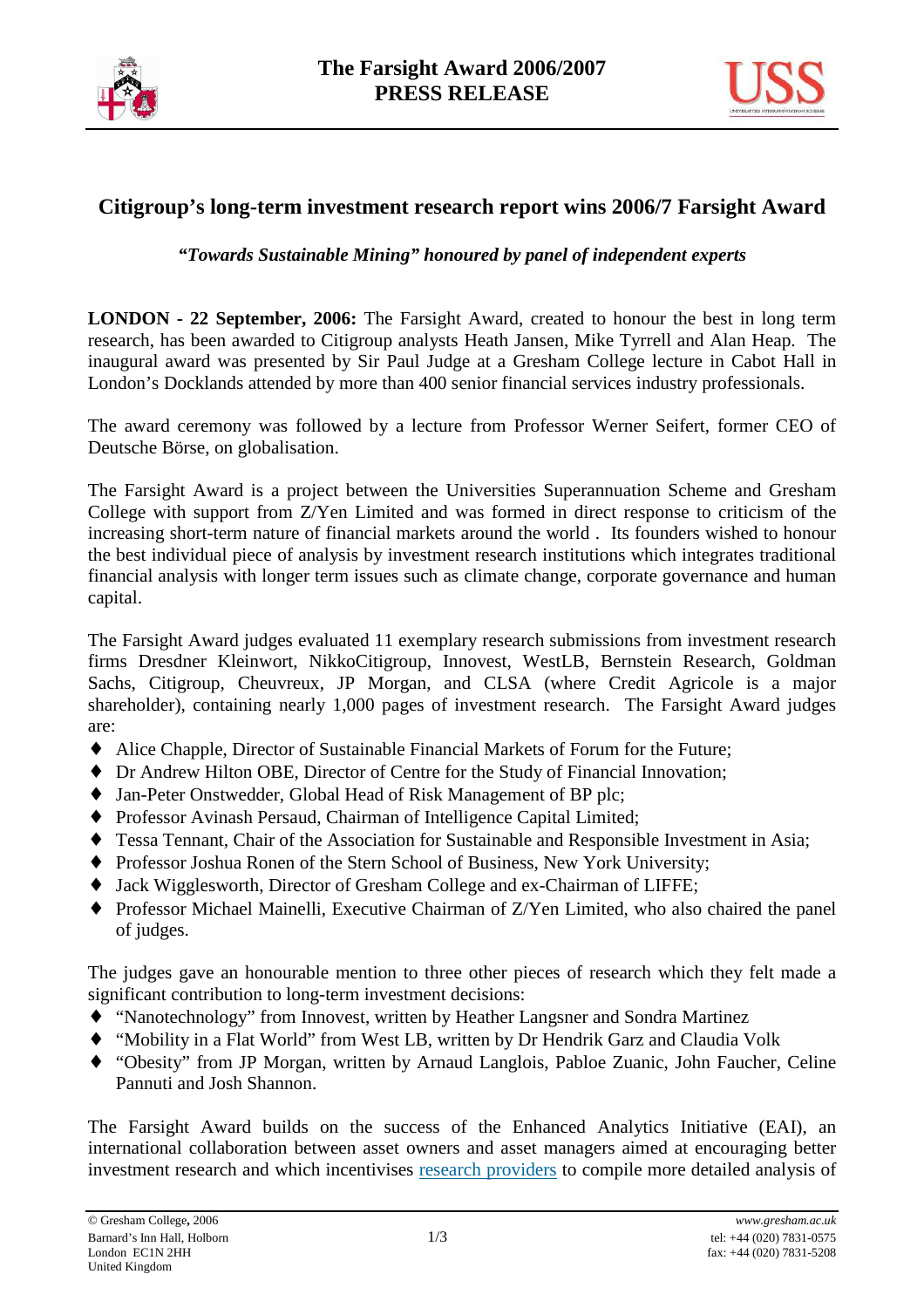



extra financial issues *within* mainstream research. The Initiative currently represents total assets under management of  $\text{\textsterling}802$  billion (US\$1,000 billion).

Over the past three months, Enhanced Analytics Initiative members have submitted outstanding pieces of analysis to the Farsight Award judges. The research covered issues such as nanotechnology, global water shortages, global logistics, alternative energy, sustainable mining, obesity, environmental liabilities and climate change. The criteria for the Farsight Award are originality, quality, readability and clarity, sophistication and depth, and financial usefulness.

The Chairman of the Judges, Professor Michael Mainelli, Mercers' School Memorial Professor of Commerce at Gresham College and Executive Chairman of Z/Yen Limited, said:

"We hope that the Farsight Award helps investment research institutions realise that there is a growing demand for longer-term research within the financial services industry, and helps the leading institutions gain recognition for their efforts. The panel of judges were particularly pleased with Citigroup's report as they felt it set out a framework for analysing sustainable investment opportunities in a difficult environmental sector, mining. While this year's contestants were excellent, we hope next year's research submissions challenge even more basic assumptions and extend the scale of empirical research surrounding the long-term issues of investment."

Andrew Pitt, Head of Citigroup Investment Research, Europe, said;

"With sustainable development becoming an increasingly important driver of industrial change, Citigroup is committed to ensuring that our research reflects and anticipates this trend. In the mining sector, the impacts are already pronounced and it is therefore entirely appropriate that our risk analysis for the sector is fully sensitised to emerging environmental and social priorities"

Sir Paul Judge, presenting the award, said:

""Technological advances have led to the world becoming closer and business time scales being reduced. However the world still needs to give proper weight to the longer term which the Farsight Awards are designed to promote. This perspective is true not only for social but also for business reasons: those financiers who can capitalise on a long-term opportunity will stand out from the pack and make the exceptional returns"

## **- Ends -**

## **For further information, please contact:**

**Capital MS&L -** Claire Maloney / Astrid Josephson on +44 (0) 20 7307 5330 or firstname.lastname@capitalmsl.com

**Citigroup -** Olivia Baker on +44 207 986 5605 or olivia.baker@citigroup.com